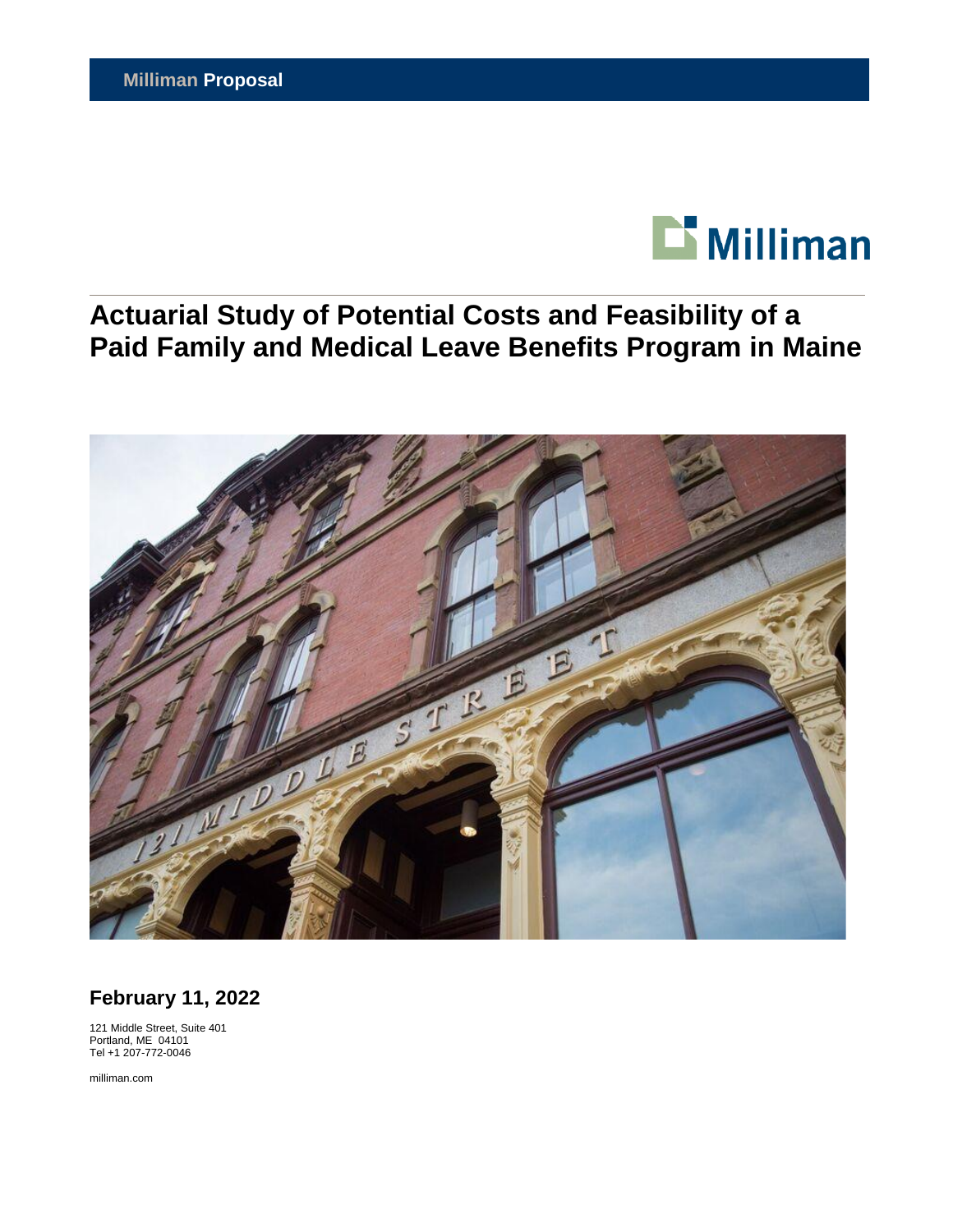## **TABLE OF CONTENTS**

| III. DEBARMENT, PERFORMANCE, AND NON-COLLUSION CERTIFICATION  4 |  |
|-----------------------------------------------------------------|--|
|                                                                 |  |
|                                                                 |  |
|                                                                 |  |
|                                                                 |  |
|                                                                 |  |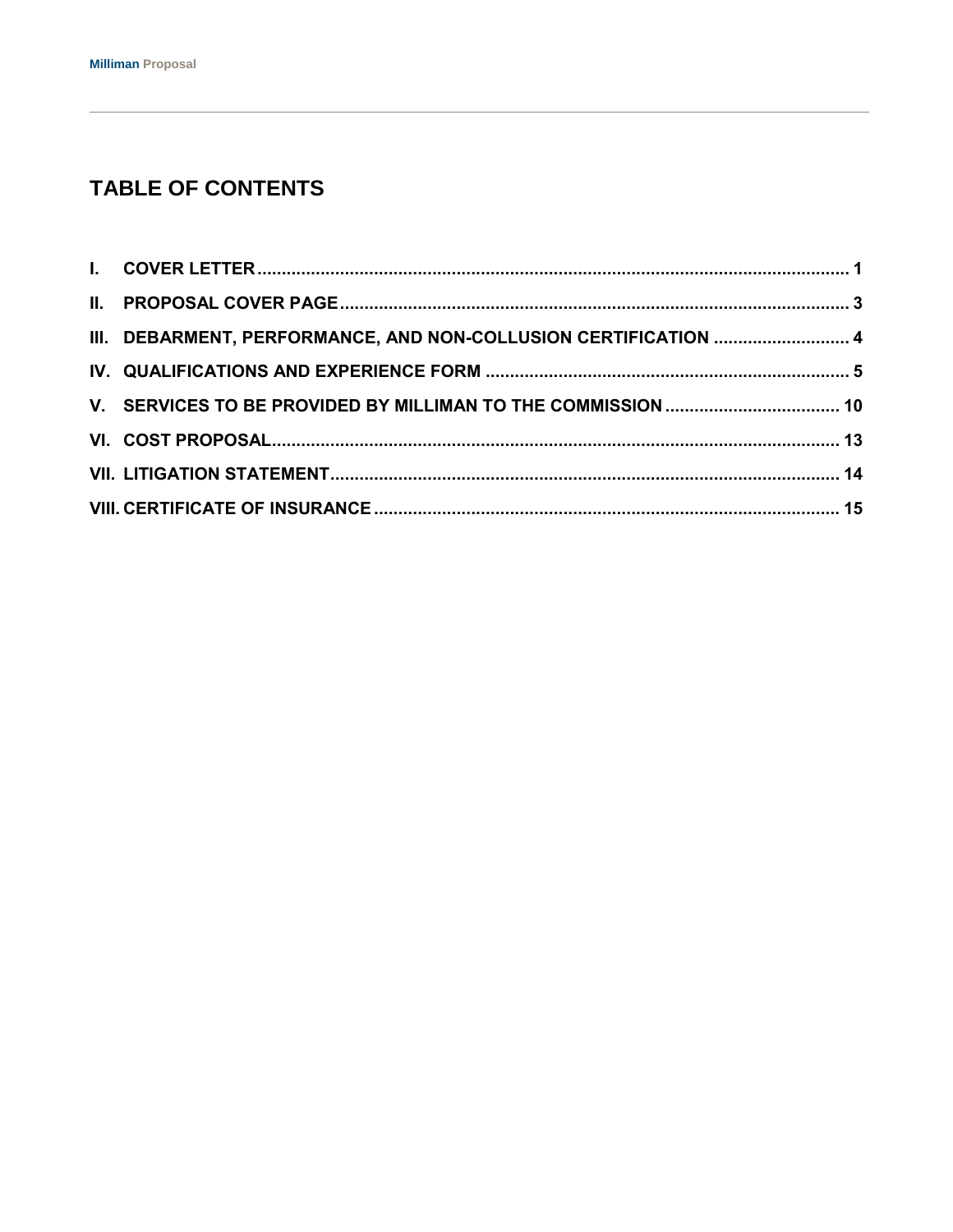## <span id="page-2-0"></span>**I. COVER LETTER**

February 11, 2022

Ms. Colleen McCarthy Reid, Esq. Office of Policy and Legal Analysis Maine Legislature

Via Email: [colleen.mccarthyreid@legislature.maine.gov](mailto:colleen.mccarthyreid@legislature.maine.gov)

#### **Re: Actuarial Study of Potential Costs and Feasibility of a Paid Family and Medical Leave Benefits Program in Maine**

Dear Ms. McCarthy Reid:

Thank you for contacting Milliman with the opportunity to respond to the Invitation for Proposals (IFP) to assist The Commission to Develop a Paid Family and Medical Leave Benefits Program (the Commission) with an actuarial analysis of the potential costs and feasibility of a paid family and medical leave (PFML) benefits program in Maine. On behalf of our firm and our PFML consulting team, I am very pleased to provide you with our proposal.

A PFML program is complex because of the multiple benefit triggers, such as bonding with newborn or newly adopted or fostered children, caring for sick relatives, and treating a serious health condition. Consultants who work with PFML plans must draw on their professional experience and an array of resources to estimate future trends in morbidity and costs. Therefore, we believe that specialized expertise is required when performing an actuarial analysis of PFML benefits. PFML actuarial consulting is not a sideline or an accommodation for our firm, but rather it is a core strength that differentiates us from other consulting firms as seen from our experience assisting states, employers, and other organizations with the design and financing of PFML programs similar to the one being considered by Maine.

As a Principal of the firm, I am authorized to make presentations for Milliman and am delighted to have this opportunity to commit the firm to perform the required services. We hope you will consider our proposal to be responsive to the needs of The Commission and the many parties it serves.

I will be the lead consultant on this study and the primary point of contact. My full contact information is provided below:

> Paul Correia, FSA, MAAA Principal and Consulting Actuary Milliman, Inc. 121 Middle St., Suite 401 Portland, ME 04101 (207) 771-1204 [paul.correia@milliman.com](mailto:paul.correia@milliman.com)

We understand that the Commission will negotiate the contractual terms and conditions with the selected consultant following the selection process. Milliman has successfully negotiated a contract with the Maine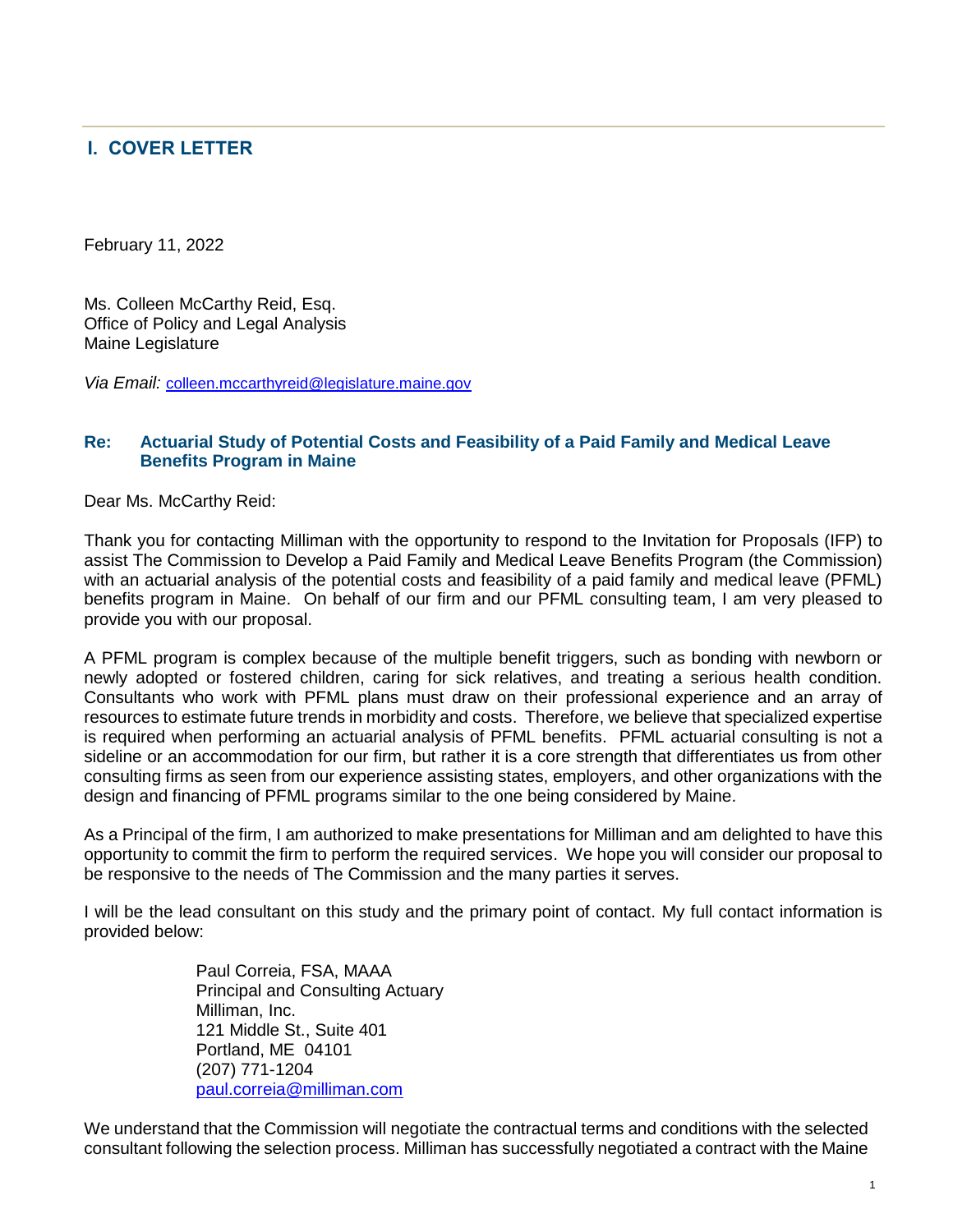Public Employees Retirement System (MainePERS) for a recent assignment on long-term disability benefits. While we are confident that a similar agreement can be reached on this assignment, the submission of this proposal is not an acceptance of the contractual terms and conditions, and Milliman will not be obligated to perform any services until a mutually acceptable contract for this assignment is executed.

We greatly appreciate the opportunity to submit this proposal and hope to partner with you on this important initiative. Please contact me at [paul.correia@milliman.com](mailto:paul.correia@milliman.com) or (207) 771-1204 with any questions you may have. We look forward to hearing from you.

Sincerely,

Paul Conter

Paul Correia, FSA, MAAA Principal and Consulting Actuary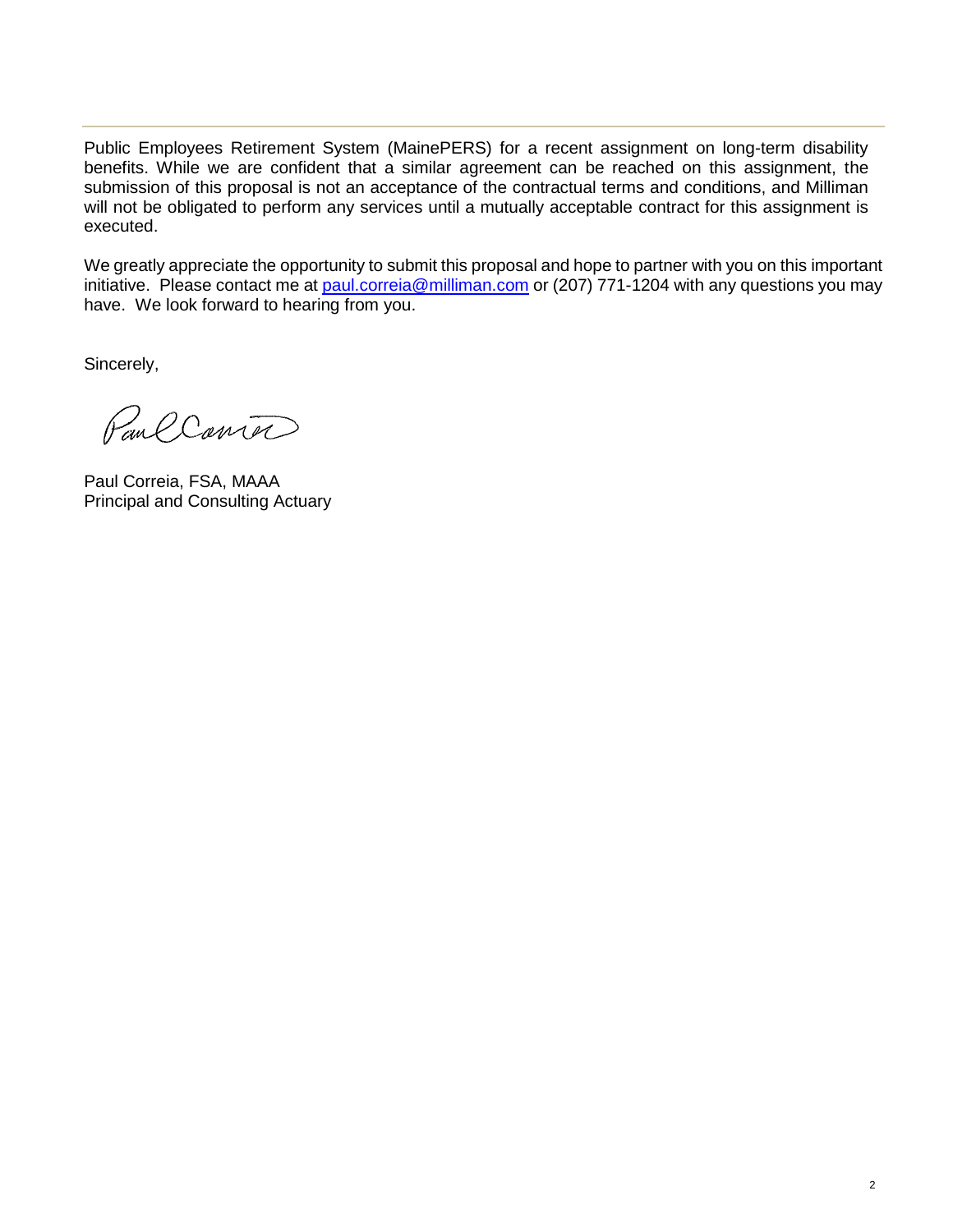## <span id="page-4-0"></span>**II. PROPOSAL COVER PAGE**

#### **PROPOSAL COVER PAGE Actuarial Study of Potential Costs and Feasibility of a Paid Family and Medical Leave Benefits Program**

| <b>Bidder's Organization Name:</b>                            |                    |  | Milliman, Inc.               |                         |                           |
|---------------------------------------------------------------|--------------------|--|------------------------------|-------------------------|---------------------------|
| <b>Chief Executive - Name/Title:</b>                          |                    |  |                              | Paul Correia, FSA, MAAA |                           |
| Tel:                                                          | $(207)$ 771 - 1204 |  |                              | $E$ -mail:              | Paul.correia@milliman.com |
| <b>Headquarters Street Address:</b>                           |                    |  | 121 Middle Street, Suite 401 |                         |                           |
| <b>Headquarters City/State/Zip:</b>                           |                    |  | Portland, ME 04101           |                         |                           |
| (Provide information requested below if different from above) |                    |  |                              |                         |                           |
| Lead Point of Contact for Proposal -                          |                    |  |                              |                         |                           |
| Name/Title:                                                   |                    |  |                              |                         |                           |
| Tel:                                                          |                    |  |                              | E-mail:                 |                           |
| <b>Headquarters Street Address:</b>                           |                    |  |                              |                         |                           |
| <b>Headquarters City/State/Zip:</b>                           |                    |  |                              |                         |                           |

- This proposal and the pricing structure contained herein will remain firm for a period of 180 days from the date and time of the bid opening.
- No personnel currently employed by the Maine State Legislature or any State agency participated, either directly or indirectly, in any activities relating to the preparation of the Bidder's proposal.
- No attempt has been made, or will be made, by the Bidder to induce any other person or firm to submit or not to submit a proposal.
- The above-named organization is the legal entity entering into the resulting contract with the Commission/Legislature if they are awarded the contract.
- The undersigned is authorized to enter contractual obligations on behalf of the above-named organization.

To the best of my knowledge, all information provided in the enclosed proposal, both programmatic and financial, is complete and accurate at the time of submission.

| Name (Print):                      | Title:                                  |
|------------------------------------|-----------------------------------------|
| Paul Correia, FSA, MAAA            | <b>Principal and Consulting Actuary</b> |
|                                    | Date:                                   |
| ' Authorized Signature: FancConter | February 11, 2022                       |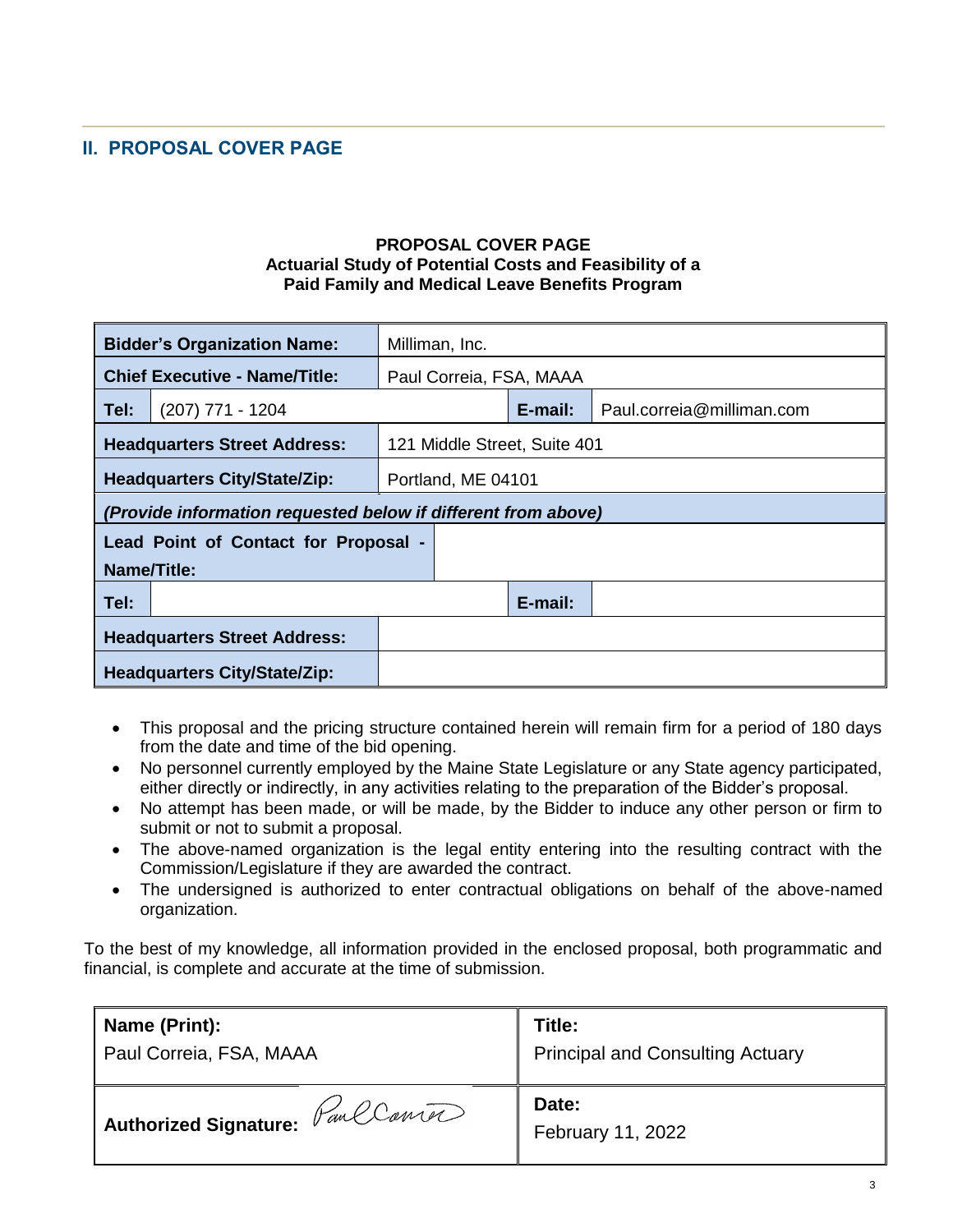## <span id="page-5-0"></span>**III. DEBARMENT, PERFORMANCE, AND NON-COLLUSION CERTIFICATION**

#### **Actuarial Study of Potential Costs and Feasibility of a Paid Family and Medical Leave Benefits Program DEBARMENT, PERFORMANCE, and NON-COLLUSION CERTIFICATION**

|  | <b>Bidder's Organization Name:</b> | Milliman, Inc. |
|--|------------------------------------|----------------|
|--|------------------------------------|----------------|

*By signing this document, I certify to the best of my knowledge and belief that the aforementioned organization, its principals and any subcontractors named in this proposal:*

- *a. Are not presently debarred, suspended, proposed for debarment, and declared ineligible or voluntarily excluded from bidding or working on contracts issued by any governmental agency.*
- *b. Have not within three years of submitting the proposal for this contract been convicted of or had a civil judgment rendered against them for:*
- *c. Fraud or a criminal offense in connection with obtaining, attempting to obtain, or performing a federal, state or local government transaction or contract.*
- *d. Violating Federal or State antitrust statutes or committing embezzlement, theft, forgery, bribery, falsification or destruction of records, making false statements, or receiving stolen property.*
- *e. Are not presently indicted for or otherwise criminally or civilly charged by a governmental entity (Federal, State or Local) with commission of any of the offenses enumerated in paragraph (b) of this certification.*
- *f. Have not within a three (3) year period preceding this proposal had one or more federal, state or local government transactions terminated for cause or default.*
- *g. Have not entered into a prior understanding, agreement, or connection with any corporation, firm, or person submitting a response for the same materials, supplies, equipment, or services and this proposal is in all respects fair and without collusion or fraud. The above-mentioned entities understand and agree that collusive bidding is a violation of state and federal law and can result in fines, prison sentences, and civil damage awards.*

| Name (Print):                | Title:                                  |
|------------------------------|-----------------------------------------|
| Paul Correia, FSA, MAAA      | <b>Principal and Consulting Actuary</b> |
| Paul Conter                  | Date:                                   |
| <b>Authorized Signature:</b> | February 11, 2022                       |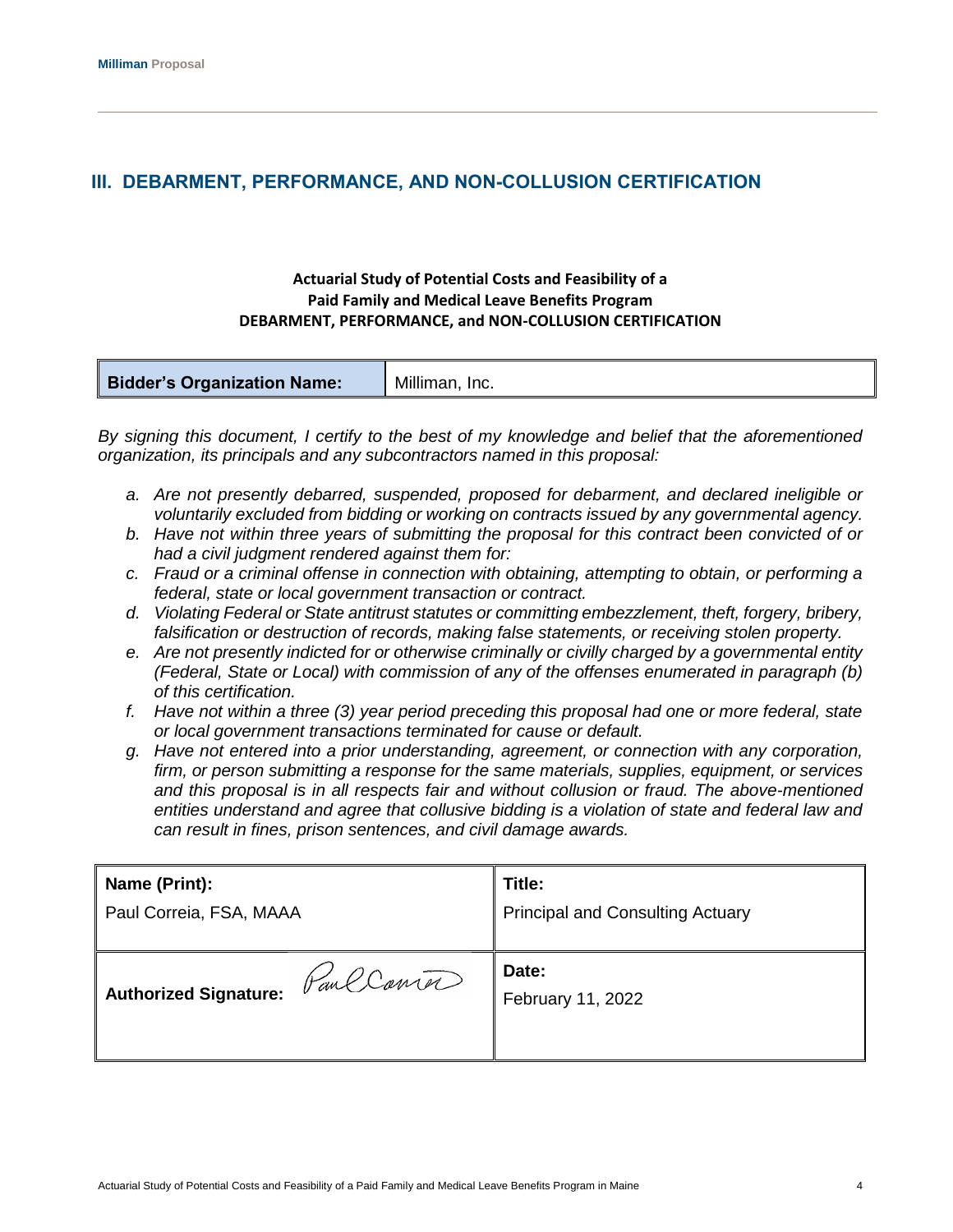### <span id="page-6-0"></span>**IV. QUALIFICATIONS AND EXPERIENCE FORM**

#### **Actuarial Study of Potential Costs and Feasibility of a Paid Family and Medical Leave Benefits Program QUALIFICATIONS & EXPERIENCE FORM**

| <b>Bidder's Organization Name:</b> | Milliman, Inc. |
|------------------------------------|----------------|
|------------------------------------|----------------|

**Present a brief statement of qualifications, including any applicable licensure and/or certification. Describe the history of the Bidder's organization, especially regarding skills pertinent to the specific work required by the Invitation for Proposal and any special or unique characteristics or sources of data available to the organization which would make it especially qualified to perform the required work activities. You may expand this form and use additional pages to provide this information.**

Milliman is among the world's largest independent actuarial and consulting firms. With more than 4,600 employees and revenues of \$1.4 billion in 2021, the firm serves the full spectrum of business, governmental, and financial organizations. Milliman was founded in 1947 and today has offices in principal cities worldwide.

The primary distinguishing strength that we bring to this project is the depth of our expertise in PFML, which is a specific area of consulting focus for our firm. The Portland, Maine office of Milliman specializes in PFML and disability insurance. We have extensive experience working with other US states on all aspects of their PFML programs. We have also assisted insurance companies in pricing PFML policies in states with mandated benefits, and we actively work with employers and union groups who self-insure PFML benefits. We do not believe that any other consulting firm has the depth and breadth of our experience in this field.

We were retained by the representatives of Colorado (2019) and Virginia (2021) to perform an actuarial analysis of PFML benefits in those states. These two projects were similar in many ways, and they are similar in scope to the Maine PFML actuarial study. In both cases, we calculated expected claim costs from first principles, using morbidity assumptions developed by Milliman from historical experience in states with mandated benefits (e.g., California, New Jersey, Rhode Island, etc.). We also developed expense assumptions and calculated the contribution rates required to maintain solvency, for a baseline program and alternate programs that featured different benefit and eligibility parameters. We developed financial projections over a 10-year period which were used to analyze funding requirements and other important aspects, such as the manner in which experience is expected to phase-in, and the impact of allowing certain conditions that existed before the effective date to be eligible for benefits. We developed detailed reports and presented the results to the Colorado and Virginia PFML representatives.

Some states allow insurance companies to participate in their PFML programs thorough a private insurance option. Several of these companies engaged Milliman for actuarial support. We have assisted insurers who participate in Washington and Massachusetts PFML by developing claim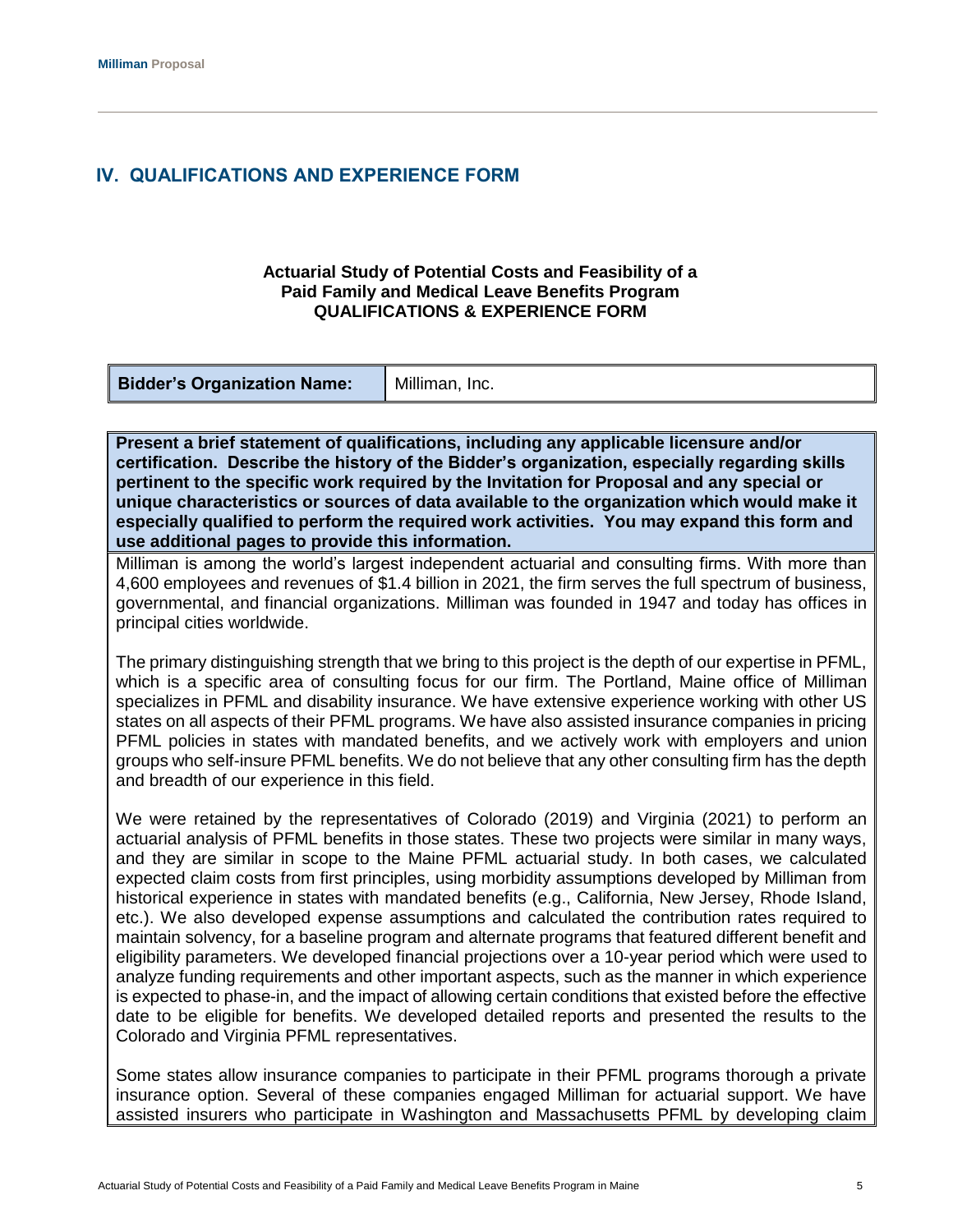costs, incidence rates, durations, and other metrics for pricing PFML benefits. We have also assisted insurers in New York and Hawaii with pricing and reserving for state-mandated disability and paid family leave benefits in those states. In performing these projects, we have become very familiar with the nuances between PFML benefit designs and eligibility requirements in different states.

We were engaged by the American Council of Life Insurers (ACLI)—a prominent advocacy group for the insurance industry—to perform an independent actuarial analysis of state-mandated and federally-mandated PFML benefits. The analysis was performed using claim and expense data provided by ACLI members (i.e., insurance companies), as well as publicly available data from states that have adopted paid leave laws. We also surveyed ACLI members on PFML claim management practices and technology, to better understand the potential costs related to an insured option. Our most recent project for the ACLI involved projecting costs for the federal PFML program included in President Biden's Build Back Better Act.

Other clients include union groups, associations, and employers for whom we have provided a variety of PFML-related services, including cost analyses, benchmarking, feasibility studies, and reserving. For example, when paid family leave legislation was approved in New York, we performed a feasibility study for a large New York union group that was considering whether or not to self-insure paid family leave benefits. We developed financial projections and other items to assist our client in making this decision. Ultimately, the union decided to self-insure paid family leave benefits, and since 2018, we have performed an annual rate study for the union to determine the contribution rates and security deposit requirements.

We currently work with several state retirement systems on a variety of disability-related projects other than PFML, including actuarial valuations, funding analyses, and plan design support. Our clients include the state retirement systems of Maine, Colorado, Wisconsin, Washington, Kansas, and Oklahoma. For instance, we are assisting MainePERS in supplementing its disability retirement plan with an insured disability program. Our work on this assignment includes designing a plan that is well coordinated with disability retirement benefits, and leading the vendor selection process. Through our extensive work with state retirement systems, we are accustomed to dealing with government accounting standards, statutory requirements, legislative proposals and calendars, and a diverse population of participating employers.

In addition to the wide range of PFML projects we have performed over the past several years, Milliman brings other advantages to this project as well. For instance, we have access to a variety of information to perform the services requested in this IFP. Examples of the sources we have on hand include a database of PFML claim experience from states that have mandated benefits, a database of disability rating formulas used by leading insurers, proprietary research on PFML costs and trends, and a network of contacts and experts in the industry.

Our consulting team is uniquely qualified to perform this assignment for the Commission. We are PFML specialists and industry leaders in our consulting work and research. Our broad client base allows us to draw on diverse experiences and important resources for performing an actuarial analysis of this type. Our independent structure, including our restrictions on accepting contingent fees, ensures that we will provide independent, objective advice with no conflicting financial interest. And our local presence allows for in-person meetings with minimal travel time and expense.

No licensure is required for our work on this project since we anticipate working as a fee-for-service consultant rather than a commissioned broker. Should it be necessary for any reason, however, one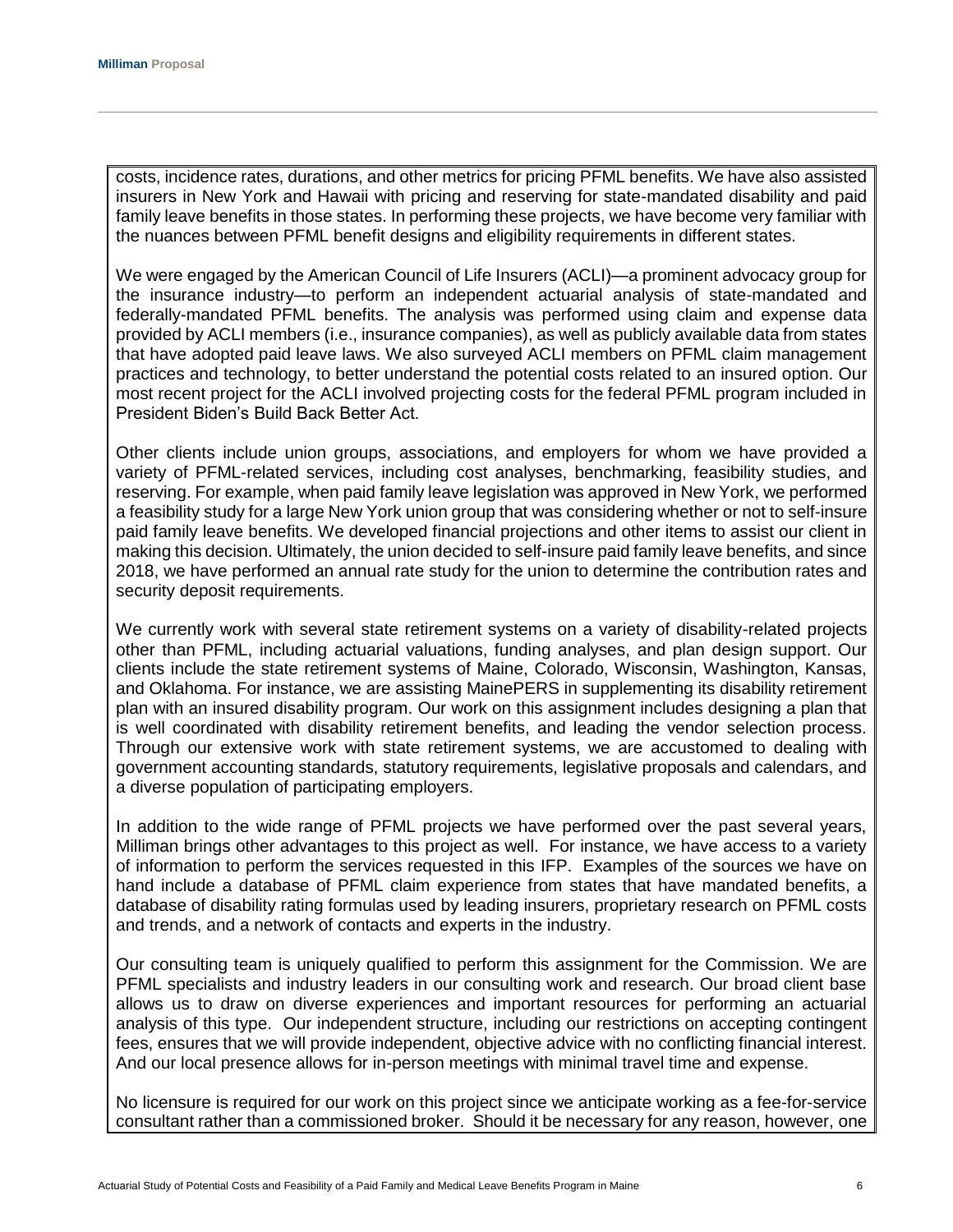of the leaders of our disability insurance consulting practice is a licensed insurance producer with a resident license here in Maine. Please let us know if further details are required. We have included a certificate of insurance evidencing our liability insurance coverage in this proposal.

**Provide a description of projects that occurred within the past five years which reflect experience and expertise needed in performing the functions described in the "Scope of Services" portion of this Invitation for Proposal. For each of the project examples provided, a contact person from the client organization involved should be listed, along with that person's telephone number and email address. Please note that contract history with the State of Maine, whether positive or negative, may be considered in rating proposals even if not provided by the Bidder.**

| <b>Project One</b>                                     |                                                                                                   |  |  |
|--------------------------------------------------------|---------------------------------------------------------------------------------------------------|--|--|
| <b>Client Name:</b>                                    | The Weldon Cooper Center for Public Service at the University of                                  |  |  |
|                                                        |                                                                                                   |  |  |
|                                                        |                                                                                                   |  |  |
|                                                        |                                                                                                   |  |  |
|                                                        |                                                                                                   |  |  |
| <b>Brief Description of Project</b>                    |                                                                                                   |  |  |
| <b>Client Contact Person:</b><br>Telephone:<br>E-Mail: | Virginia<br>Terance J. Rephann, Ph.D., Regional Economist<br>(434) 982-4501<br>tir5n@virginia.edu |  |  |

The Weldon Cooper Center for Public Service at the University of Virginia (WCC) was appointed by the Virginia Legislation to oversee the research and analysis related to a statewide PFML program in Virginia. Milliman was retained by WCC to perform the actuarial analysis for this initiative, based on three different scenarios reflecting different program design parameters. The policy parameters included:

- Employee eligibility requirements such as minimum earnings;
- Definition of "family" used in determining qualified leave;
- Qualifying events that result in payment of family and medical leave benefits;
- Benefit waiting period;
- Wage replacement rates and structure, including maximum and minimum benefits;
- Duration of benefits for qualifying events:
- Payroll contribution rates and structures for employees and employers;
- Job protection provided for those taking paid family and/or medical leave;
- Length of time for building trust reserve;
- Coverage for certain conditions that existed before the effective date;
- Coverage for self-employed workers; and,
- Special exemptions such as small business exemptions;

Our primary tasks on this project included:

- Estimating and projecting the revenue needed to fund benefit payments, direct and indirect costs of administration, and maintain a minimum reserve balance over a 10-year period;
- Estimating and projecting the payroll contribution rate necessary for program operation;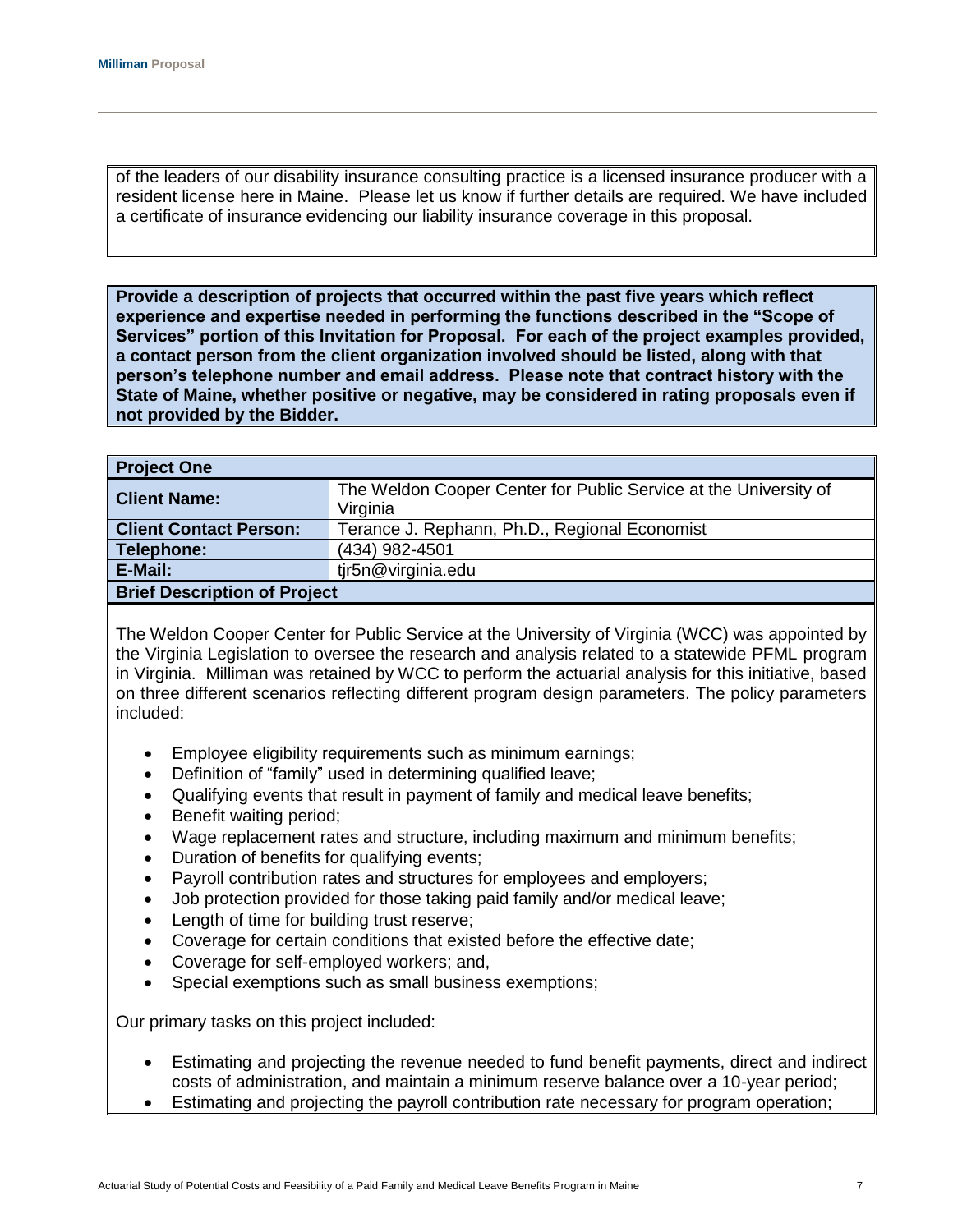- Estimating and projecting the number of claims, annual expenditures, and reserve balances over a 10-year period; and,
- Providing information on PFML programs in other states.

We developed separate assumptions for paid family leave and paid medical leave benefits. These assumptions included incidence rates, durations, and average benefit amounts for the three different program options. The assumptions varied by age and gender because PFML experience is highly correlated with age and gender. For example, the majority of family leaves tends to be for bonding with newborn or newly adopted or fostered children, predominantly by female employees. We also developed demographic assumptions based on Virginia employment data, and expense assumptions based on data from other state programs. We used these assumptions to perform the tasks listed above. The results of our analysis were provided to WCC in a comprehensive report that included detailed documentation of the actuarial methods and assumptions.

| <b>Project Two</b>                                           |                                              |  |
|--------------------------------------------------------------|----------------------------------------------|--|
| <b>Client Name:</b>                                          | Wisconsin Department of Employee Trust Funds |  |
| <b>Client Contact Person:</b><br>Jim Guidry, Bureau Director |                                              |  |
| Telephone:<br>(608) 266-5387                                 |                                              |  |
| E-Mail:<br>Jim.Guidry@etf.wi.gov                             |                                              |  |
| <b>Brief Description of Project</b>                          |                                              |  |
|                                                              |                                              |  |

The Wisconsin Department of Employee Trust Funds (ETF) oversees the disability programs for public employees in Wisconsin. Since 2014, our office has provided actuarial consulting services to assist ETF in managing the programs. This experience is relevant because paid medical leave benefits (which comprise the majority of PFML benefit payments) are very similar to disability benefits, and the services we provide to ETF are similar to those requested in this IFP. These services include performing an annual rate study to determine the contribution rates for employers and employees, and performing an annual analysis of funding and reserve levels to evaluate program solvency. We also perform an annual actuarial valuation of the disability programs, and have assisted ETF in performing a detailed review of its disability plans, identifying plan changes, and modeling the financial impact of these changes.

When we began working with ETF in 2014, one of the disability plans was in a deficit position. We performed an analysis of funding levels that involved modeling future experience based on different contribution rate scenarios, and evaluating the financial impact of these scenarios. The results from this analysis were used to calibrate the contribution rates in a manner that would return the plan to solvency, and maintain a target level of surplus in the reserve. This occurred over a five year period, designed to minimize the impact of changing rates on employers and employees. The plan is now in a surplus position and the current contribution rates are expected to meet all funding requirements.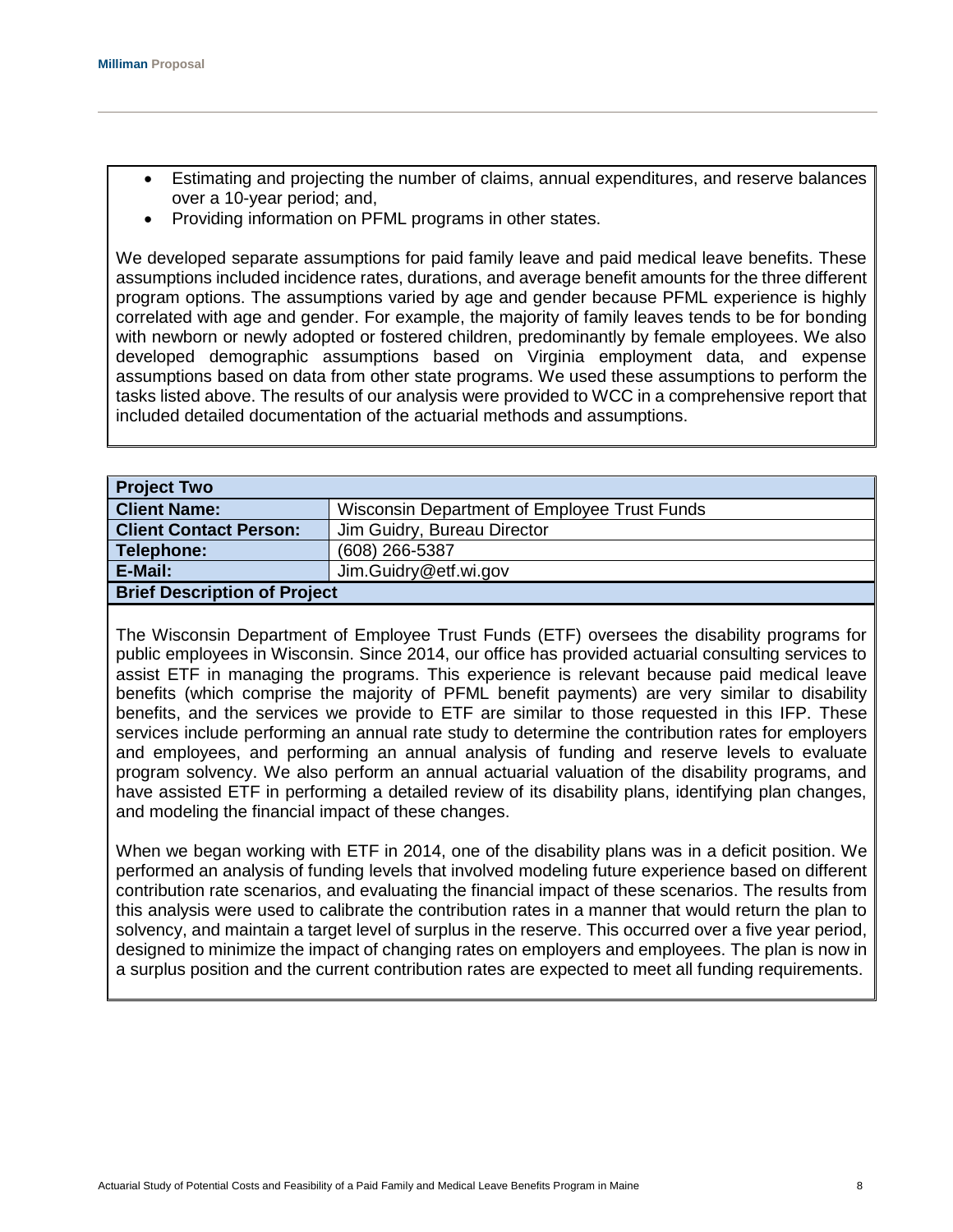| <b>Project Three</b>                   |                                                       |  |
|----------------------------------------|-------------------------------------------------------|--|
| <b>Client Name:</b>                    | <b>Pinnacol Assurance</b>                             |  |
| <b>Client Contact Person:</b>          | Kathy Kranz, Vice President & Chief Financial Officer |  |
| Telephone:                             | $(303)$ 361-4864                                      |  |
| E-Mail:                                | kathy.kranz@pinnacol.com                              |  |
| <b>Dulof Department on of Duple of</b> |                                                       |  |

## **Brief Description of Project** Pinnacol Assurance was directly involved in the PFML initiative in Colorado, by providing

recommendations to the Colorado Family and Medical Leave Insurance (FAMLI) Task Force on expected costs, funding requirements, and other financial issues.

Milliman was retained by Pinnacol Assurance to perform an actuarial study of PFML benefits in Colorado, for two different program options that varied in terms of benefit design. The results of our analysis were used by Pinnacol Assurance to develop its recommendations to the FAMLI Task Force.

We developed assumptions for modeling PFML benefits in Colorado based on historical paid family leave and disability experience in other states that have mandated benefits, including California, New Jersey, New York, and Rhode Island. We also used short-term disability (STD) experience to develop the assumptions for paid medical leave benefits, because paid medical leave and STD benefits are very similar. The assumptions varied by gender, age, employer size, and industry. The results of our analysis were delivered in a report to Pinnacol Assurance that included detailed documentation of the assumptions and analytical methods. We also developed a separate report for Pinnacol Assurance that discussed the key PFML risk factors, such incidence rate volatility and benefit design.

| <b>Project Four</b>                       |                                                               |  |  |
|-------------------------------------------|---------------------------------------------------------------|--|--|
| <b>Client Name:</b>                       | Maine Public Employees Retirement System                      |  |  |
| <b>Client Contact Person:</b>             | Michael Colleran, Chief Operating Officer and General Counsel |  |  |
| Telephone:                                | (207) 512-3107                                                |  |  |
| E-Mail:<br>Michael.Colleran@mainepers.org |                                                               |  |  |
| <b>Brief Description of Project</b>       |                                                               |  |  |

We are currently assisting MainePERS in supplementing its disability retirement plan with an insured disability program. We began this project with a series of meetings with MainePERS staff to discuss various aspects of the program design, including the desired benefit provisions, enrollment methods, employer considerations, implementation timelines, and a variety of other financial considerations. We then developed the RFP documents and supporting data provided to prospective vendors, and we managed the communications process. We assisted MainePERS in evaluating and scoring the proposals by performing an analysis of the financial aspects of the proposals to facilitate the scoring process.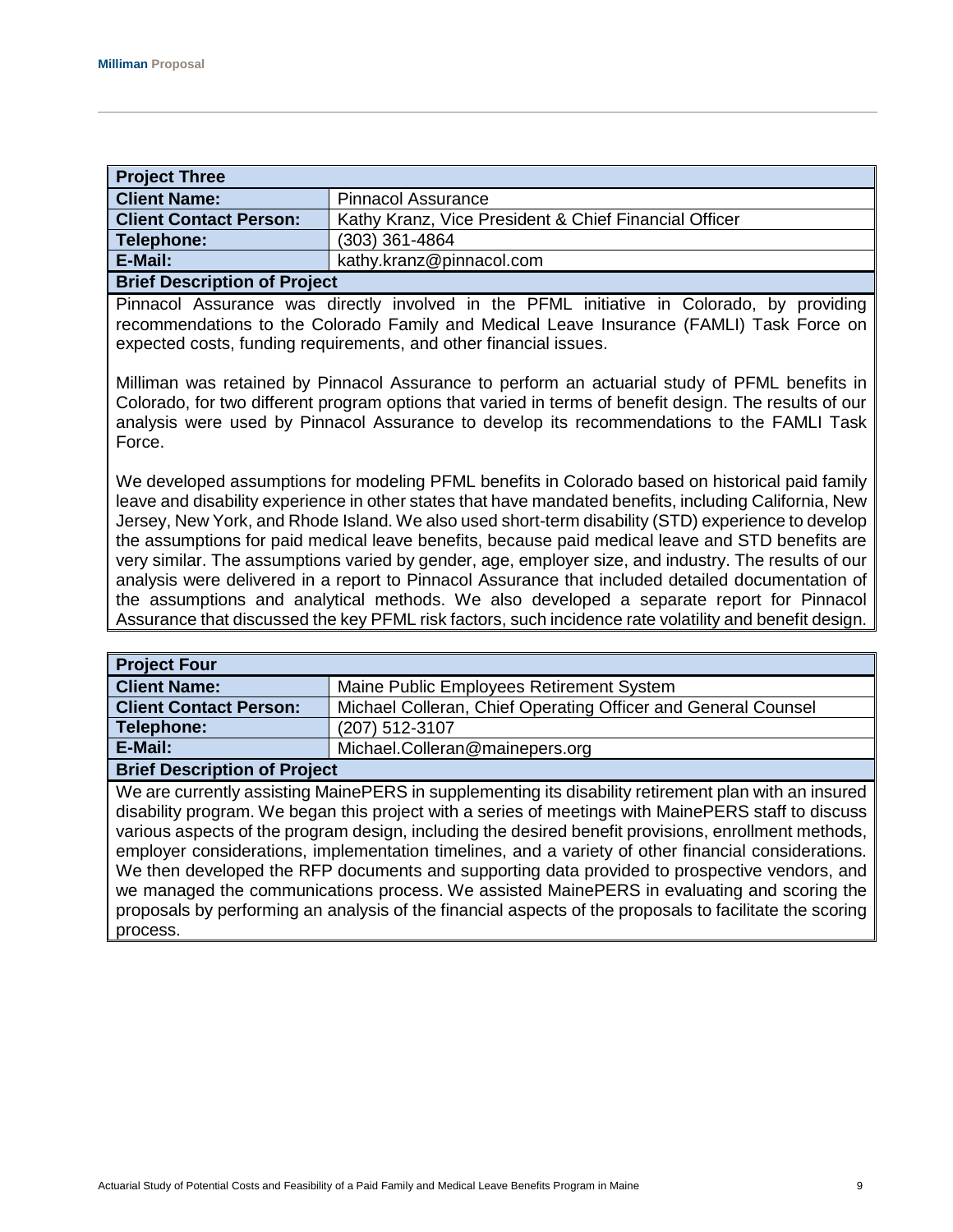## <span id="page-11-0"></span>**V. SERVICES TO BE PROVIDED BY MILLIMAN TO THE COMMISSION**

We propose beginning our work with a strategic meeting with members of the Commission, to introduce the Milliman consultants who will be involved in this assignment, and to discuss the PFML study objectives. Ideally, this meeting will be held as soon as possible after being retained for the assignment. We will develop specific agendas and supporting information for this meeting, tailored to our acquiring a better understanding of the PFML initiative in Maine, strategic and practical issues, and timelines.

Following this meeting, we will begin to develop the assumptions for estimating and projecting Maine PFML program costs. The assumptions will be carefully constructed from a variety of sources, including:

- Claim data from states that have approved PFML legislation, including California, Hawaii, Massachusetts, New Jersey, New York, Rhode Island, and Washington;
- Short-term disability rating formulas;
- Expense data from states that administer PFML benefits;
- Employment data from the Maine Department of Labor and other relevant sources, such as the American Community Survey, Bureau of Labor Statistics, etc.;
- Data from the Family and Medical Leave Act program; and,
- Proprietary research on PFML costs and trends.

We will develop morbidity assumptions (i.e. incidence rates and durations) that vary by age, gender, and leave type (i.e. family and medical). In our experience, we have noticed that PFML morbidity is highly correlated with age and gender, and that it varies between family and medical leaves of absence. We will develop average PFML benefit amounts that vary by age and gender as well, based on Maine employment demographics.

We will build a model that will be used to compute expected benefit payments for Maine PFML based on the following calculation method:

Expected Benefits = Expected Incidence Rate x Expected Duration x Average Benefit Amount

We will perform this calculation separately for family and medical leave benefits and for every age/gender combination, then aggregate the results across all eligible employees to estimate total PFML benefit payments. We understand the Commission's intent to explore different options for benefit design and eligibility; therefore, we will ensure that the assumptions and modelling methods are flexible for exploring the different options. For example, we will develop separate incidence rates for PFML benefits that feature an unpaid waiting period versus no waiting period.

We will estimate other costs related to PFML administration, such as claim management expenses, start-up costs, and reserve requirements. We will combine these other costs with the expected benefit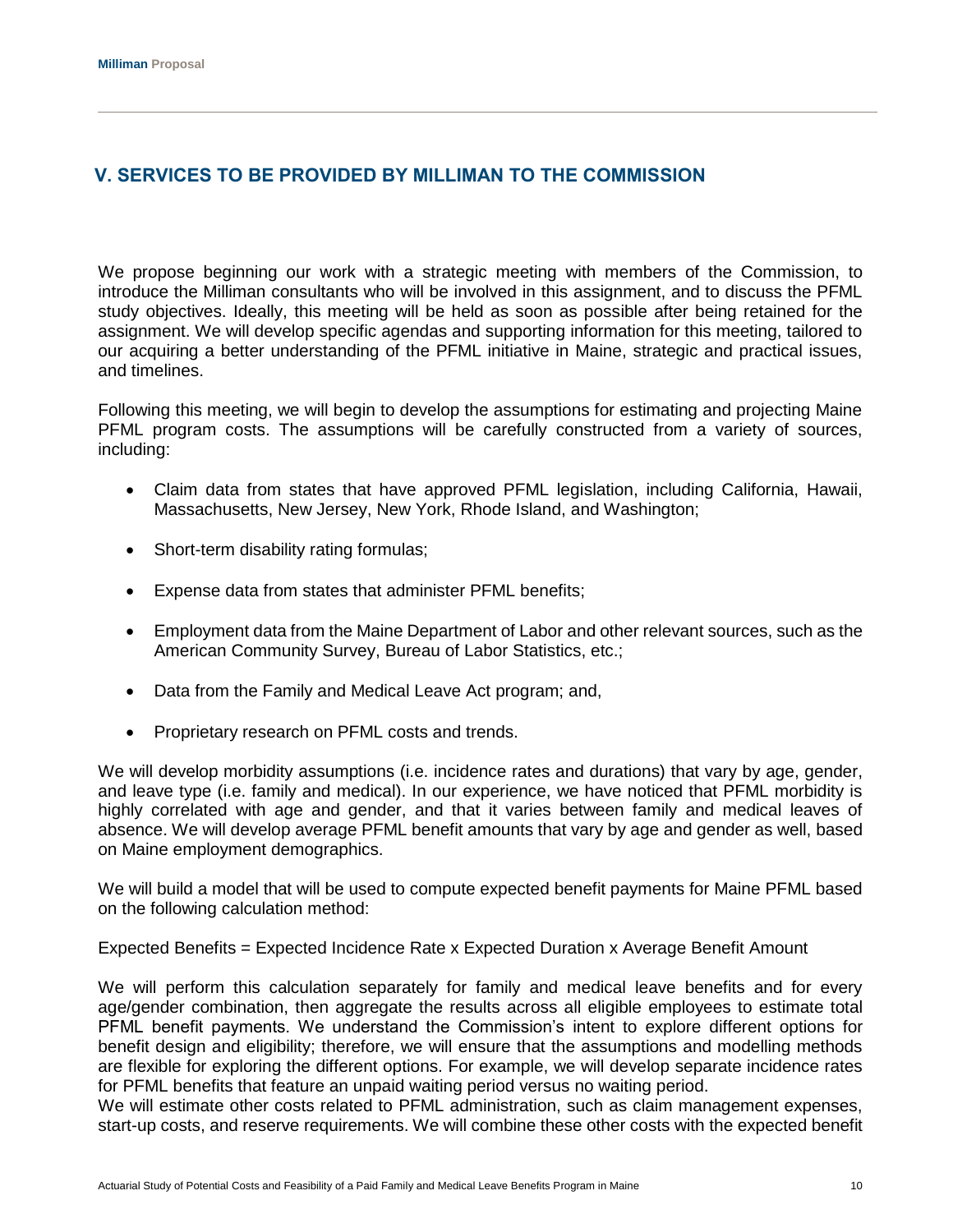payments to estimate total PFML costs in a given year. We will then calculate the required contributions and contribution rates based on these total costs and the assumed taxable wage base.

We will develop financial projections over a 5-year period to demonstrate how PFML experience in Maine is expected to emerge over time. The financial projections will include at least the following items:

- **Eligible Employees** Projection of eligible employees based on program eligibility requirements and Maine employment data, adjusted for expected job growth over the projection period.
- **Taxable Wages** Projection of taxable wages based on program eligibility requirements and Maine employment data, adjusted for expected job growth and wage growth over the projection period.
- **Claims** Projection of the number of claims approved for benefits for paid family leave, paid medical leave, and in total. The projection may assume that claim incidence rates will increase gradually during the initial years as the program phases-in, a dynamic observed in other states that have mandated PFML benefits. Also, depending on the ultimate PFML design, we may assume that certain conditions that occurred before the effective date will be eligible for benefits in the first year, such as childbearing.
- **Benefit Payments**  Projection of benefit payments for paid family leave, paid medical leave, and in total. The benefit payments in the first year may assume that certain conditions that occurred before the effective date will be eligible for benefits.
- **Expenses**  Projection of start-up and ongoing administrative expenses for paid family leave, paid medical leave, and in total. We will work with the Commission to determine if any information is available for estimating startup costs, such as investments in technology and infrastructure.
- **Total Expenditure**  Projection of total costs for paid family leave, paid medical leave, and in total. The total expenditure represents the sum of benefit payments and expenses in a given year.
- **Contribution Rate** Illustrative contribution rates that satisfy program funding requirements i.e., covering benefits and expenses and maintaining a minimum reserve balance. We will provide recommendations for the minimum reserve balance. Separate contribution rates will be shown for employers and employees, based on the cost-sharing funding mechanisms that the Commission intends to explore.
- **Contributions** Projection of contributions based on the illustrative contribution rates and the assumed taxable wages, for employers, employees, and in total. We will assume that contributions begin 12 months before the effective date of benefits. The employer contributions will reflect any applicable small business exceptions where certain employers will not be required to make contributions towards program funding.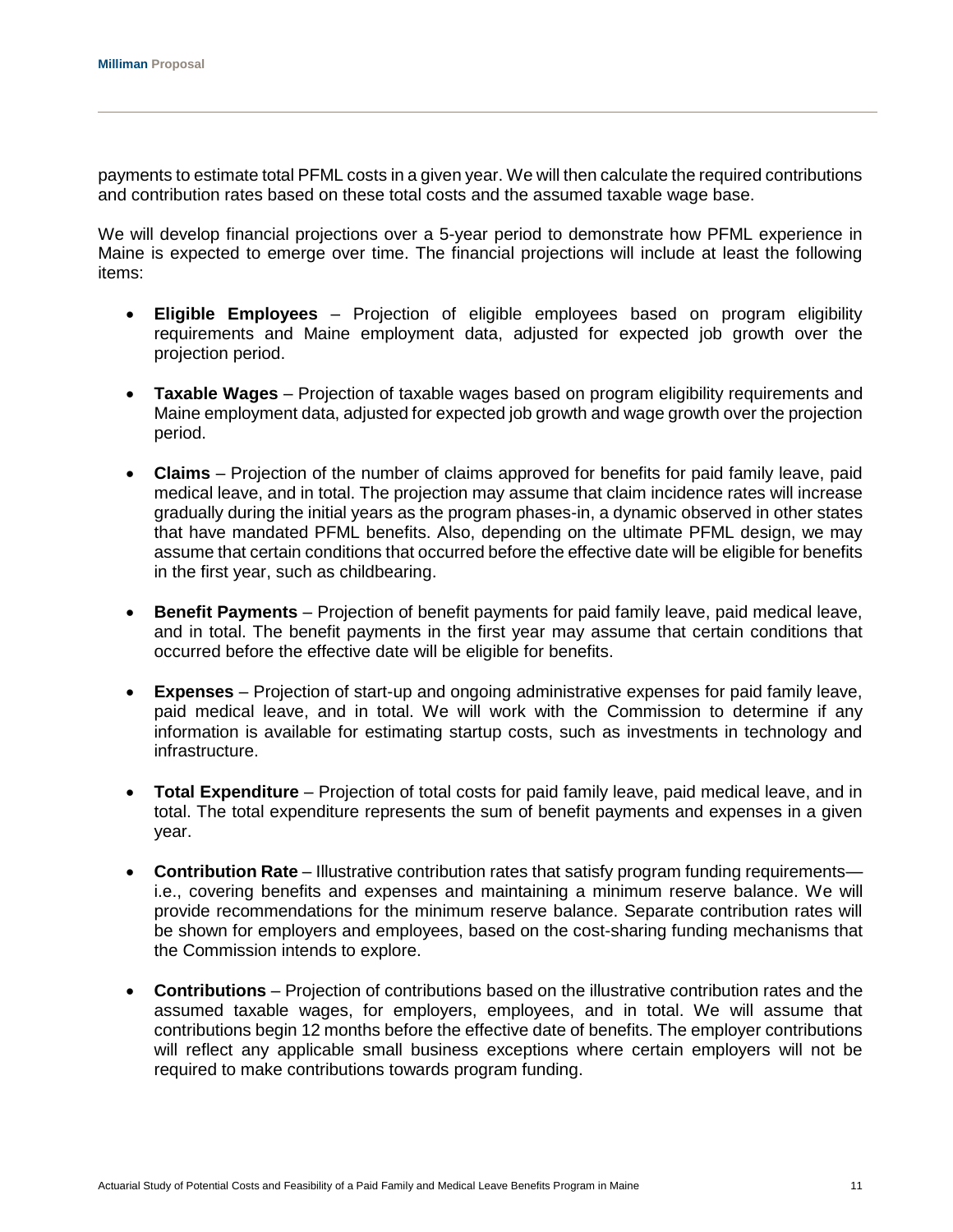**Reserve Balance** – Projection of reserve balances equal to the contributions in a given year, minus total expenditure in that year, plus the assumed investment income on reserve balances in that year.

We will develop a report for the Commission that discusses the results from our analysis and includes detailed documentation of the assumptions and modeling methods. We anticipate the report will include the following sections:

- **Study Objectives** List of primary objectives for the actuarial study;
- **Results** Summary of the key results from our analysis;
- **PFML Projections** 5-year projection of PFML experience for the program options specified by the Commission;
- **Data, Assumptions, and Methods** Documentation of the data, assumptions, and methods used in our analysis;
- **Program Options** Summary of benefits and eligibility requirements for the different program options; and,
- **Reliance Items** List of primary sources of data.

We will deliver a draft report to the Commission by August 15, 2022 and the final draft of the report by August 31, 2022. An estimated timeline for our work on this project is provided below:

- **March – May, 2022** Research and assumptions development
- **June – July, 2022** Develop models, expected costs, contribution rates, and financial projections
- **August 15, 2022** Deliver preliminary draft of report
- **August 31, 2022** Deliver final draft of report
- **September – December, 2022** Continued consultation with the Commission to assist in the development of policy recommendations to the 131st Legislature

The following organization chart identifies the position title and personnel job descriptions for the consultants who will work on this assignment.

| Milliman Organization Chart for Maine PFML Actuarial and Feasibility Study |                                      |  |  |
|----------------------------------------------------------------------------|--------------------------------------|--|--|
| Consultant<br>Role                                                         |                                      |  |  |
| Paul L. Correia, FSA, MAAA                                                 | Senior Consultant, Project Oversight |  |  |
| Tasha Khan, FSA, MAAA                                                      | <b>Senior Consultant</b>             |  |  |
| Daniel D. Skwire, FSA, MAAA                                                | Peer Review, Technical Support       |  |  |
| <b>Other Support Staff</b>                                                 | Administrative and Technical Support |  |  |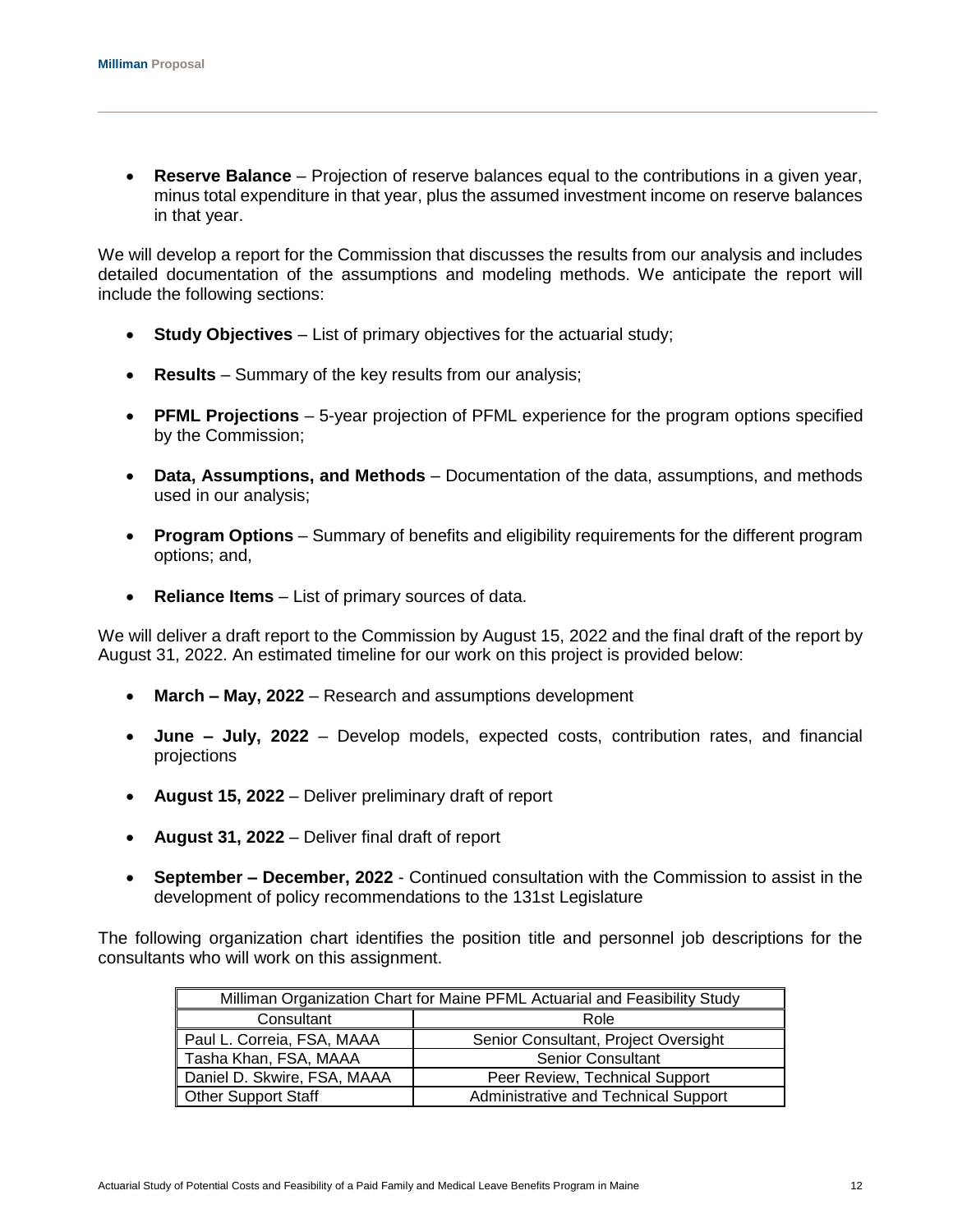## <span id="page-14-0"></span>**VI. COST PROPOSAL**

#### **Actuarial Study of Potential Costs and Feasibility of a Paid Family and Medical Leave Benefits Program COST PROPOSAL FORM**

| <b>Bidder's Organization Name:   Milliman, Inc.</b> |          |
|-----------------------------------------------------|----------|
| <b>Total Proposed Cost:</b>                         | \$95,000 |

Bidders must use the table below (add rows as needed) to develop a Total Proposed Cost to complete all aspects of the project as described in this Invitation for Proposal. The Total Proposed Cost will be used in the scoring formula as described in this Invitation for Proposal.

| <b>Staff Type or Title</b>           | <b>Hourly</b> | <b>Estimated Total</b> | <b>Estimated</b>  |
|--------------------------------------|---------------|------------------------|-------------------|
|                                      | Rate          | <b>Required Hours</b>  | <b>Total Cost</b> |
| Senior Consultant, Project Oversight | \$380         | 140                    | \$53,200          |
| <b>Other Support Staff</b>           | \$305         | 130                    | \$39,650          |
| Peer Review, Technical Support       | \$415         | 6                      | \$2,490           |
| <b>Other Costs</b>                   |               |                        |                   |
|                                      |               |                        |                   |
|                                      |               |                        |                   |
|                                      |               |                        |                   |
| <b>Total Estimated Cost</b>          |               |                        | \$95,340          |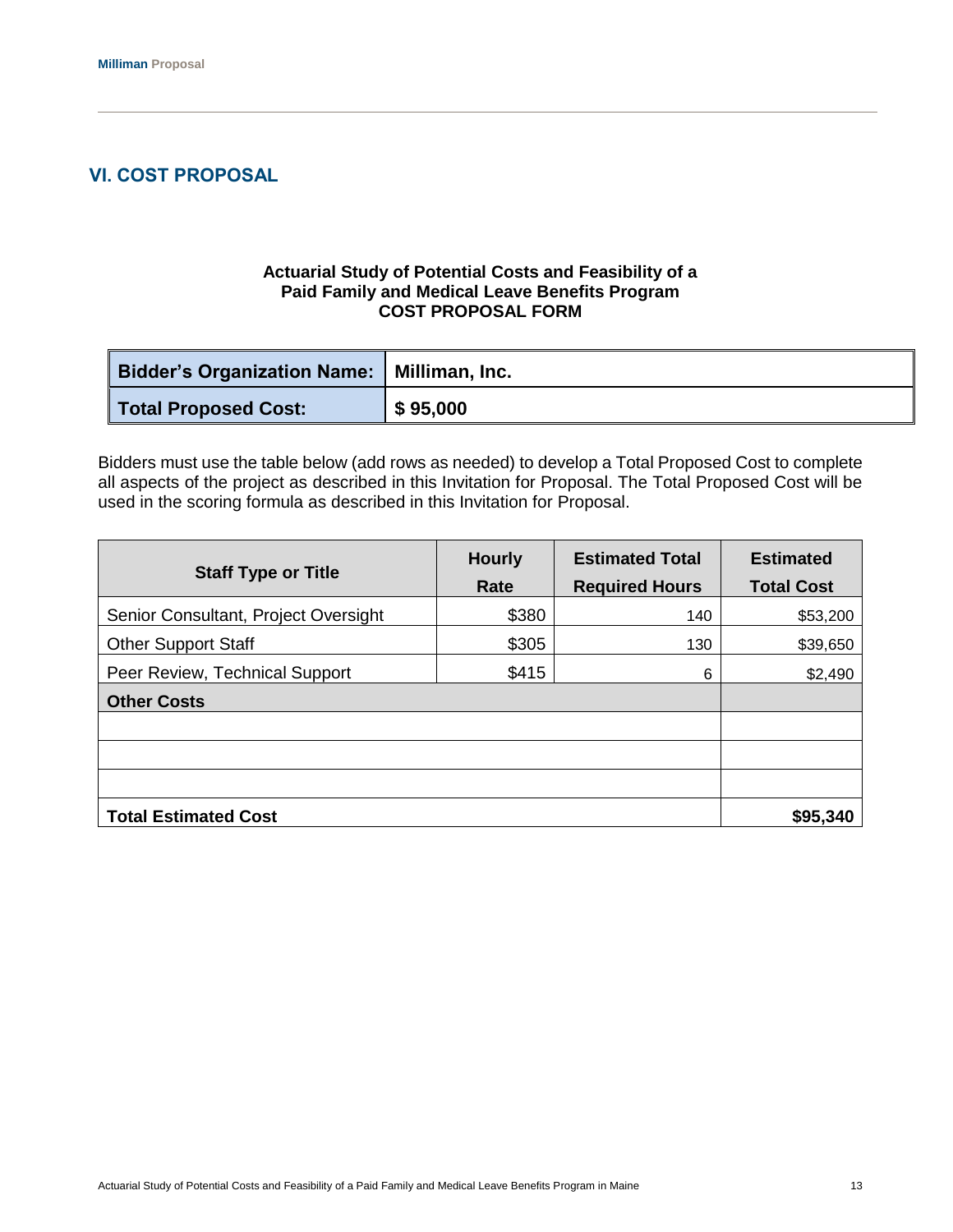#### <span id="page-15-0"></span>**VII. LITIGATION STATEMENT**

The Portland, Maine practice of Milliman has not been involved in any litigation related to the services contemplated in this proposal. Milliman does not comment on the existence or nonexistence of litigation that may affect portions of its business that are not providing services under a specific proposal.